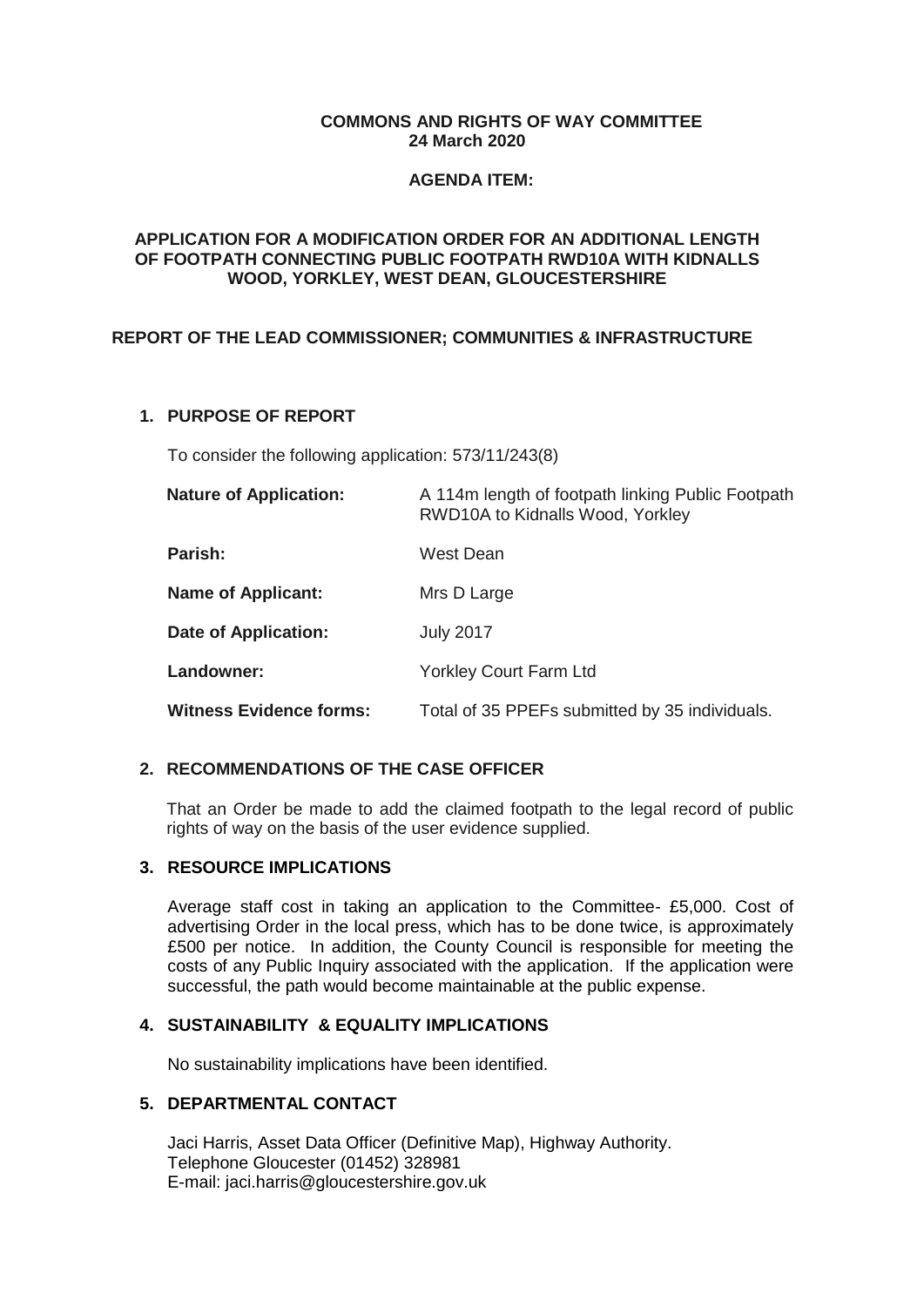#### **6.**

# **STATUTORY AUTHORITY**

Section 53 of the Wildlife and Countryside Act 1981 imposes a duty on the County Council, as surveying authority, to keep the Definitive Map and Statement under continuous review and to modify it in consequence of the occurrence of an 'event' specified in sub section [3]. Any person may make an application to the authority for a Definitive Map Modification Order on the occurrence of an 'event' under section 53(3) (b) or (c). The County Council is obliged to determine any such application that satisfies the required submission criteria in accordance with schedule 14 of the Act.

Section 53(3)(c)(i) relates to the discovery by the Authority of evidence that shows that a right of way that is not shown on the map and statement subsists, or is reasonably alleged to subsist, over land in the area to which the map relates.

**HIGHWAYS ACT 1980 - Section 31**: Dedication of a way as highway presumed after public use of 20 years.

- a) Where a way over any land…has been actually enjoyed by the public as of right and without interruption for a full period of 20 years, the way is deemed to have been dedicated as a highway unless there is sufficient evidence that there was no intention during that period to dedicate it.
- b) The period of 20 years…is to be calculated retrospectively from the date when the right of the public to use the way is brought into question, whether by a notice…or otherwise.

### **PRESUMED DEDICATION AT COMMON LAW**

Use of a way by the public without secrecy, force or permission of the landowner may give rise to an inference that the landowner intended to dedicate the way as a highway appropriate to that use, unless there is sufficient evidence to the contrary. Unlike dedication under S.31 Highways Act 1980, there is no automatic presumption of dedication after 20 years of public use, and the burden of proof lies with the claimant. There is no minimum period of use, and the amount of user which is sufficient to imply the intention to dedicate will vary according to the particular circumstances of the case. Any inference rests on the assumption that the landowner knew of and acquiesced in public use.

### **REPORT**

# **7. BACKGROUND**

- **7.1** A location map at scale 1:10,000 is attached **(JH1)** showing the position of the village of Yorkley which is situated within the Parish of West Dean. It lies approximately 3km (1.8 miles) north of Lydney (as the crow flies) and is found within Ordnance Survey Grid Square SO6305.
- **7.2** The claimed path crosses land which until recently, formed part of the 180 acre Yorkley Court Estate, the ownership of which has been unclear for many years. A public notice, dated 1 October 2018, placed in the London Gazette under s27 of the Trustee Act 1925 sought surviving family members connected to 23 deceased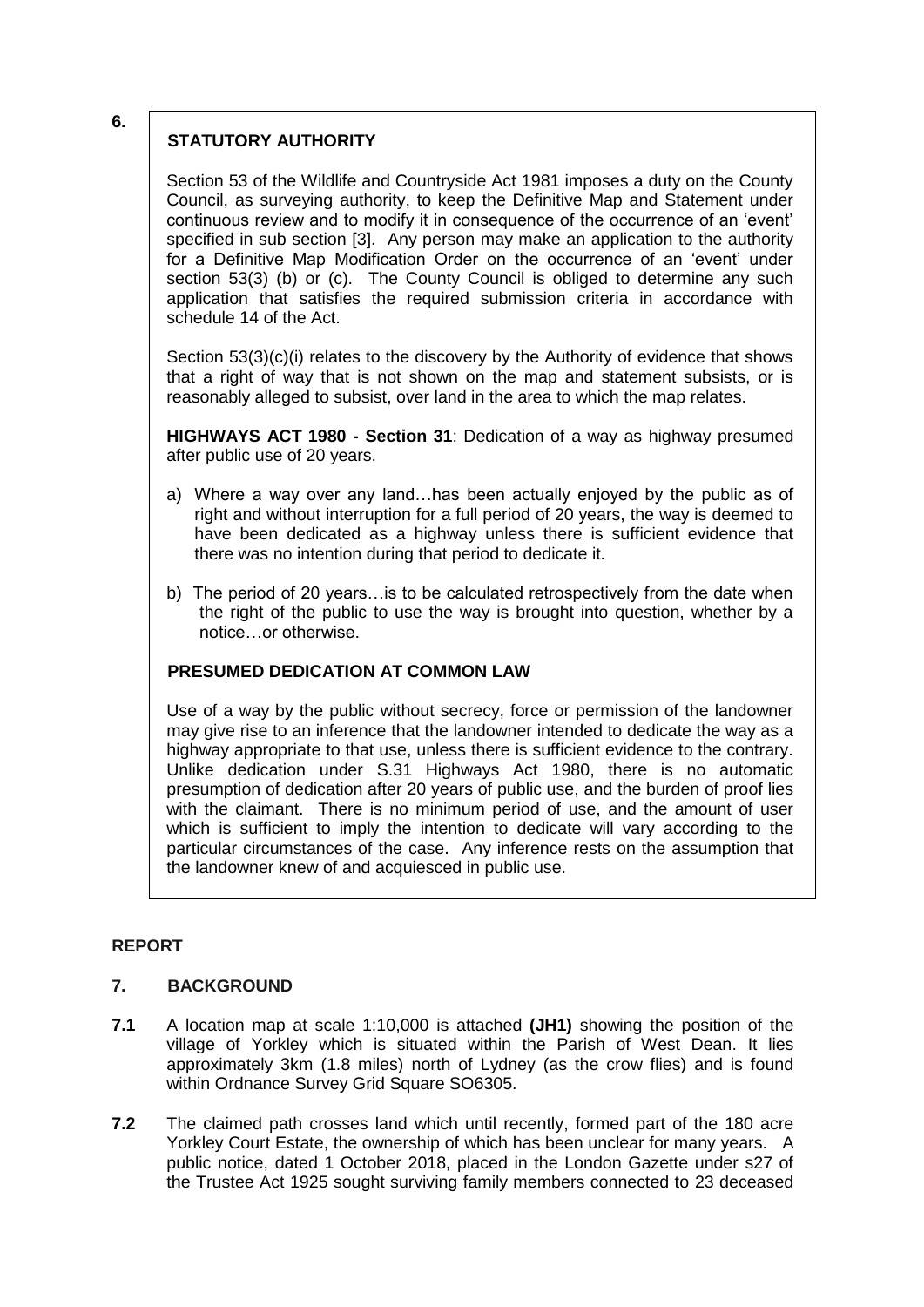people with links to the Grade II-listed farm, buildings and lands. Meanwhile the land has been leased via a trust to a succession of tenant farmers. Land Registry confirms that Yorkley Court Farm Ltd has enjoyed possessory title (GR371316) since December 2014.

**7.3** The Definitive Map Modification Order ("DMMO") application by Mrs Large dated 21 July 2017, included Form 1 and an accompanying map drawn at 1:3000 scale. The path was identified by green marker. Form 3 was also supplied, certifying that the application had been served on Yorkley Court Farm Ltd.

# **8. DESCRIPTION OF CLAIMED PATH**

- **8.1** A plan of the claimed path ("plan") drawn at a scale of 1:1250 is attached **(JH2).** The claimed path is marked A-B and connects Public Footpath RWD10A with Kidnalls Wood. It was surveyed by me as the Case Officer on 14 January 2019 and is described as follows;
- **8.2** A length of strained post and wire fencing topped with a strand of barbed wire, installed in January 2017, marks the start of the claimed path at point A as shown on the plan at Ordnance Survey Grid Reference ("OSGR") SO 6318/ 0599 at its junction with Public Footpath RWD10A. The barbs have been removed from the section across the claimed route but there is little evidence that it has been damaged or bent out of shape from being climbed over. An unenclosed length of path continues in a south south westerly direction for approximately 107 metres across a field to a second relatively new undamaged length of strained post and wire fence. Approximately 7 metres beyond this fence at a point marked B on the plan at OSGR SO 6313/ 0589 lies an old broken post and wire boundary fence, sections of which are missing. This old fence line is shown as the boundary of Kidnalls Wood by Land Registry for the Forestry Commission under title GR290807 and Yorkley Court Farm Ltd under title GR371316.
- **8.3** Photos of the claimed path are held **(JH3a-f).**

### **9. DOCUMENTARY EVIDENCE**

- **9.1 Under Section 32 of the Highways Act 1980, when determining whether a way has or has not been dedicated as a highway, or the date on which such dedication, if any, took place, shall take into consideration any map, plan or history of the locality or other relevant document which is tendered in evidence, and shall give such weight thereto as the court or tribunal considers justified in the circumstances, including the antiquity of the tendered document, the status of the person by whom and the purpose for which it was made or compiled, and the custody in which it has been kept and from which it is produced.**
- **9.2** Gloucestershire Archives was commissioned to compile a report into the history of this path. Ordnance Survey, Tithe, Inclosure Award, Finance Act, Bryant & Greenwood Maps have been checked but none show any evidence of the path. The report further shows that the path was not claimed under the National Parks & Access to the Countryside Act 1949 process.
- **9.3** There is no documentary evidence to support this application. As a result, it must be determined upon the supplied user evidence.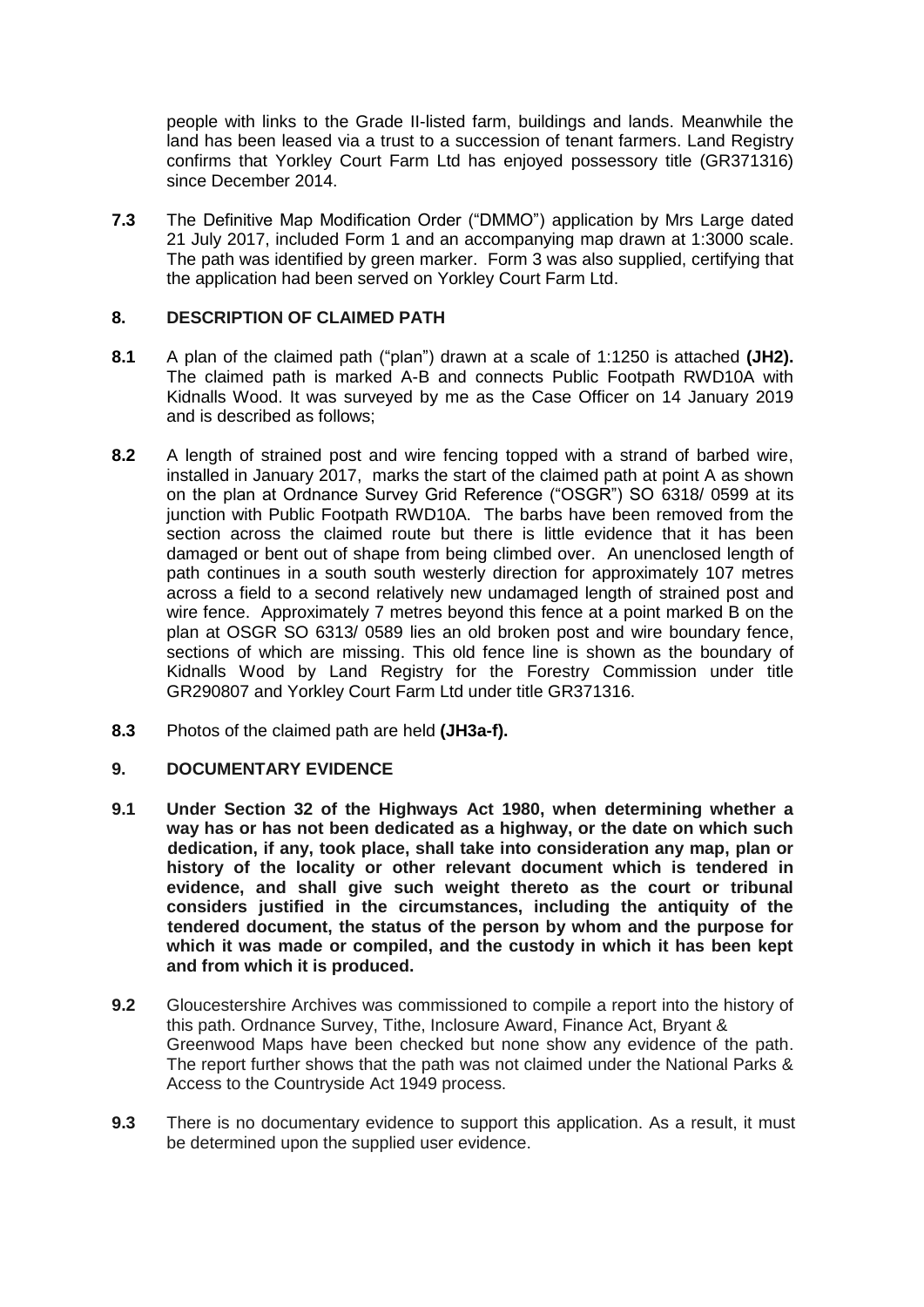#### **10. CONSULTATIONS**

- **10.1** The landowner Yorkley Court Farm Ltd, local representatives of the Open Spaces Society and the Ramblers Association, County Councillor Richard Boyles, Forest of Dean District Council, West Dean Parish Council & the Deputy Gaveller for the Forestry Commission were consulted on 6/ 7 December 2018. The consultation deadline of 18 January 2019 was extended twice (15 February 2019 & 1 March 2019) at the request of Mr Duncan of Ashfords LLP ("Ashfords"), representatives of the landowner, Yorkley Court Farm Ltd.
- **10.2** County Councillor Boyle's response of 18 December 2018 is held as a background paper to this report but he stated; - "*I have not received any representations from members of the public over this issue. I have not received any representations from the landowner over this issue. I have no direct knowledge of this claim to the right of way. I have nothing else that i can add"*.
- **10.3** Jennifer Jones, Planning Officer, Publica (a company wholly owned by Cotswold District Council, Forest of Dean District Council, West Oxfordshire District Council and Cheltenham Borough Council) responded by email of 24 January 2019. Her response is held as a background paper to this report but stated; "*Thank you for your letter concerning a Definitive Map Modification Order (DMMO) application in Yorkley. I have looked at our planning records and have no evidence that mentions a footpath in this location*".

### **11. LANDOWNER'S RESPONSE**

- **11.1** Mr Duncan of Ashfords Solicitors LLP ("Ashfords") responded by letter dated 1 March 2019 on behalf of the landowner, Yorkley Court Farm Ltd. The letter can be read in full at **(JH4).**
- **11.2** Issues raised (in italics and using their paragraph numbers) are as follows:

### **11.3 (A) Failure to challenge fence or submit timely Application**

6) "…o*ur client erected a low fence on the border of its property in January 2017"… "Our client has not been approached by anyone since the fence was erected and the first our client has been made aware of an alleged footpath over its land was….6 December 2018".*

7) "*If the path was used regularly by 35 people….why did none of them seek to raise the issue of access with out client when the fence was being erected…."*

*8) …."if.. the Application was commenced immediately after the fence was erected in January 2017, the Applicants have taken nearly two years to collate their evidence. Our client has had just over two months to respond…."* 

#### **11.4 (B) Background to the Application**

10) *"A number of the individuals that are now giving evidence in relation to the Application are linked to earlier litigation."*

#### **11.5** *(C) Rebuttal witness evidence*

**11.6** *11) Our client has in the last couple of weeks spoken to a number of local farmers and tenants who have been based in the area for between the last 10 and 30*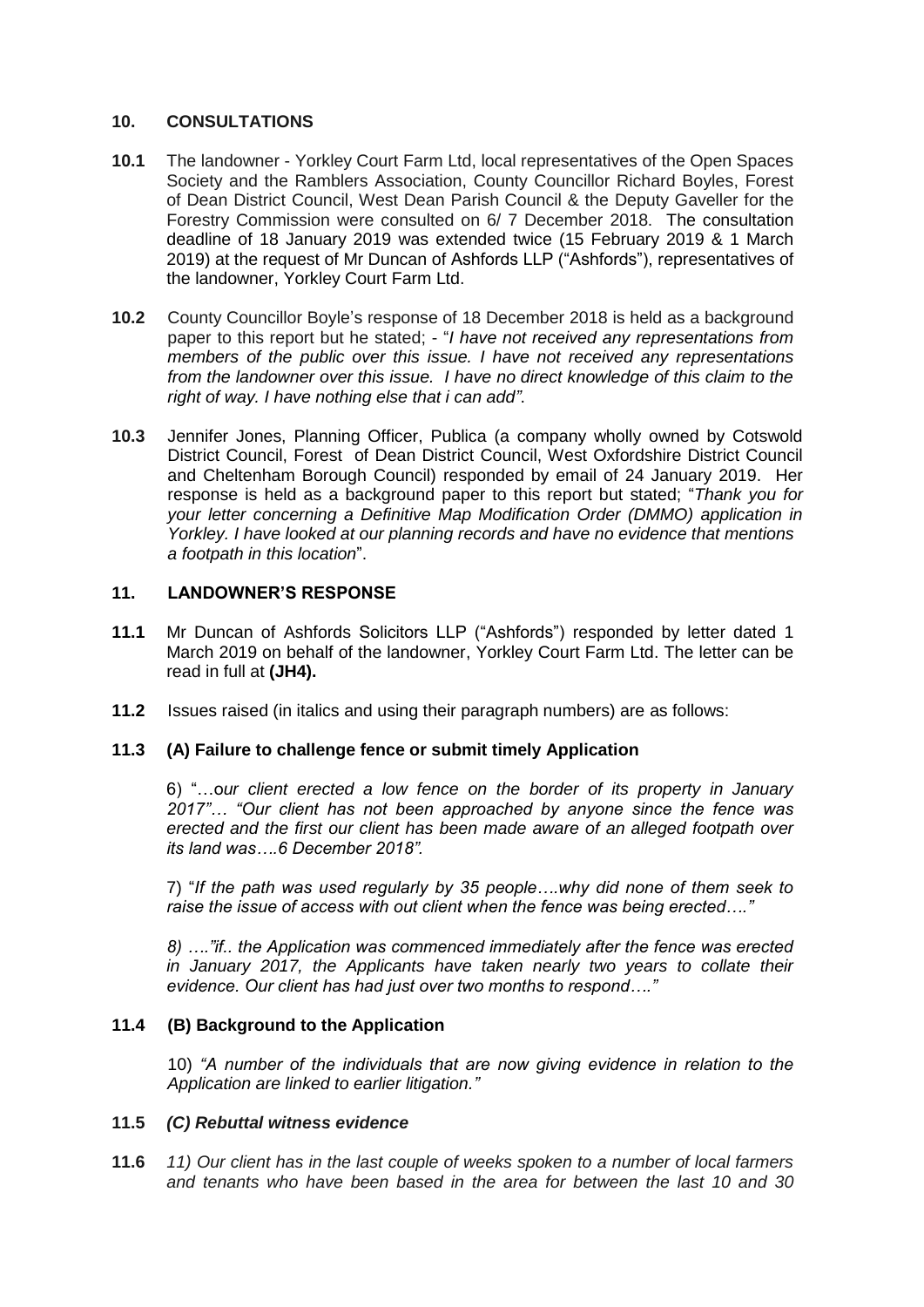*years. These all say that they were unaware of anyone using the alleged footpath, during the period of use which is alleged. Our client's investigations are ongoing, but there are a number of potential witnesses that will be able to give evidence. For example;*

- *Contractors who assisted with the recent development of a solar park on the Land, lived at the equestrian centre during the works, and did not see anyone using the alleged footpath during their time on the land;*
- *Contractors who erected the new fence over a period of a number of weeks and did not see anyone using the alleged footpath, nor were ever approached by anyone wanting to use it while they were on the land; and*
- *A local vermin control specialist who is frequently on and near the Land and has never seen anyone using the alleged footpath.*
- **11.7** *12) One of our key witnesses for our client will be Barry Hutchinson (chartered surveyor). Mr Hutchinson is the sole director of Land Agents Limited. Between 1997 and 2015 Mr Hutchinson was employed by the owners/ tenants of Yorkley Court Farm and was intimately acquainted with the property during this period. Despite dealing with a variety of issues relating to existing rights of way, trespass and encroachment at the property Mr Hutchinson has no recollection of the issue of people using the alleged footpath ever being brought to his attention, either by the owner/ tenants of Yorkley Court Farm or any of the numerous contractors/ licensees that he worked with at the property (e.g. construction workers, sporting rights holders, graziers, etc.).*

# **11.8** *(D) Historic aerial photographs*

- **11.9** *17) Our client has obtained aerial photographs of the alleged footpath covering the period 1999 – 2018 (copies attached). As you will see, the alleged footpath is not visible in any of them. If the alleged footpath had been in use as frequently as has been alleged, one would expect some trace of it to have been visible over the last 20 years.*
- **11.10** *18) The historic aerial photographs also show that for a number of years, the field in which the footpath is allegedly located was used for agricultural purposes and was cultivated by heavy machinery. This also is inconsistent with it being used as public footpath on a daily basis.*

### **11.11** *(E) Unviability of location of alleged footpath*

- **11.12** *19) The alleged footpath leads from an existing footpath (RWD10A) into Kidnalls Wood. However, the point at which the footpath allegedly enters Kidnalls Wood does not match up with any existing known entry points or footpaths within Kidnalls Wood, as shown on the map enclosed with the Council's letter of 6 December 2018.*
- **11.13** *20) The fact that the alleged footpath does not lead anywhere other than into a dense and established part of Kidnalls Wood is further evidence that: (i) there has been no period of enjoyment of a right of way by the public such that dedication of the alleged footpath as a public footpath can be presumed; and (ii) the Application has not been made in good faith.*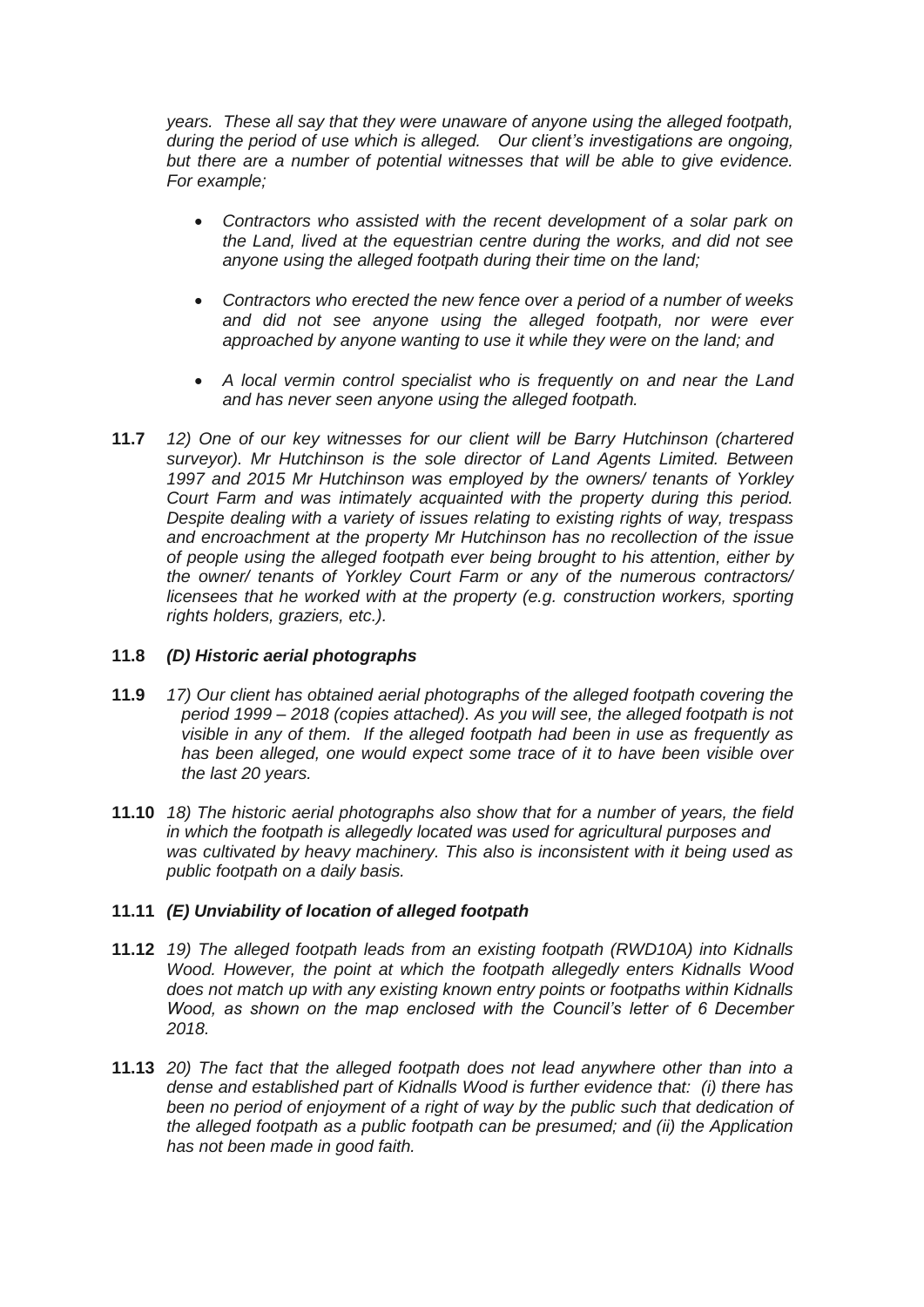**11.14** *21) We also note that the witnesses report the existence of a style (sic) leading to the start of the alleged footpath. However, the Council should note that the style was in place to serve the existing footpath that runs across the northern boundary of the field containing the alleged footpath. Its existence therefore does not in any*  way prove that the alleged footpath has been used and, as mentioned above, *nobody has been seen using the suggested alternative route".* 

### **12. APPLICANT'S RESPONSE TO LANDOWNER'S OBJECTION**

The applicant, Mrs Large, responded to Ashford's letter by email on 18 March 2019. The response can be read in full at **(JH5).** However the main points made using Ashford's sub-headings and paragraph numbers are as follows;-

### **12.1** *(A) Failure to challenge fence or submit timely Application*

(6); "*Our first correspondence with Gloucestershire County Council was on the 11th of January 2017 by email, once we had obtained the necessary forms to hand out and fill in we then returned them by recorded delivery via Royal Mail to the County Council offices at Shire Hall on the 25th July 2017. At the same time, as required, we also sent by recorded delivery to Yorkley Court Farm Limited form 2 'Form of Notice of application for modification order'. We enclose proof of postage given to us by the Post Office and a copy of the submitted form. Therefore Yorkley Court Farm Limited would have been aware of the matter in July of 2017"* 

**12.2** (7); *"Regarding why none of us felt able to contact Yorkley Court Farm Limited directly before going along the correct route of a modification order, unfortunately due to the previous history of intimidation and assault on walkers using the public footpaths on Yorkley Court Farm, of which there are numerous records with Police Incident numbers we did not feel that this option would be conducive. To corroborate this we would add that in March 2016 Mr Andrew Darke, was assaulted by Mr Dave Aitken on a statutory footpath on Yorkley Court Farm, Mr Aitken was convicted of 'Assault by Beating' in April 2017. Mr Aitken was employed by Yorkley Court Farm Limited at this time and told us that he was the 'Manager'. It is hardly surprising therefore no one felt able to contact Yorkley Court Farm Limited through its Manager".* 

### **12.3 (C) Rebuttal Evidence**

(11); *"….that said plenty of our Group have been witnessed by tractor drivers in that field and on the path over the years. …The Solicitor mentions the people who worked on the solar panels on Yorkley Court Farm, firstly the holiday cottages at Deanwood House where they stayed do not over look this path. The footpath is some 300m from the closest part of the solar farm.*

(12); *…This footpath is at the farthest end of the farm, not an area that would be visited on a regular basis, is shielded by trees and is not visible from the majority of the rest of the farm. Also please bear in mind that many of us, myself included used this path to walk my dogs, if this was before going to work then it would have been around 7am or after work around 6pm, long before or after normal working hours".* 

### **12.4** *(D) Historic aerial photographs*

*The aerial photos are of poor quality, also the tree canopy is such that the majority of the footpath area cannot be seen, and some photos show that the land has*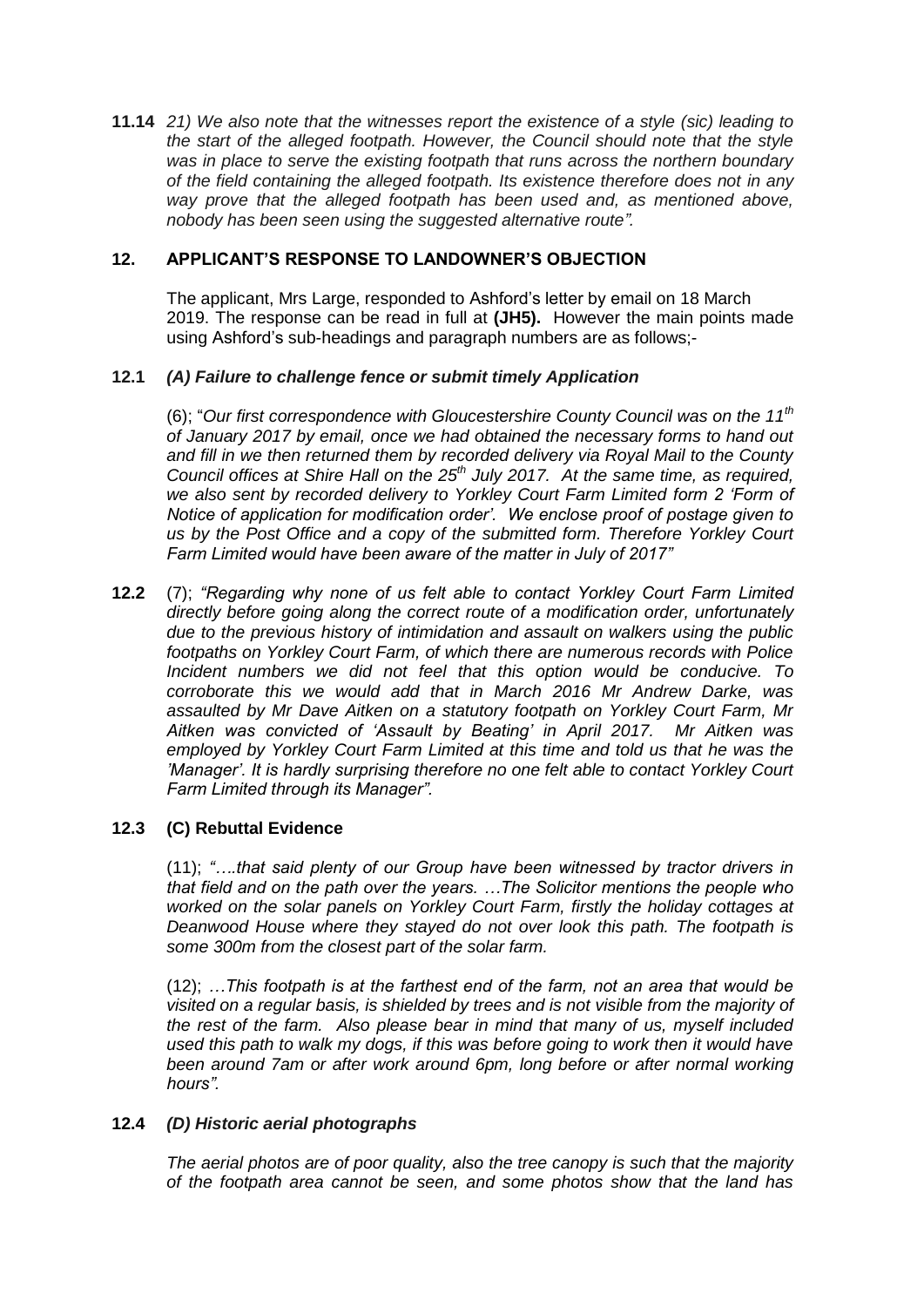*been ploughed very close to the fence so any aerial evidence of a path would have been obliterated. ….Also the photos show and area where part of RWD/10A is but you cannot make out this footpath either and the footpath was also in daily use".* 

### **12.5** *(E) Unviability of location of alleged footpath*

(19 & 20); "*At the very end of Deanwood House garden was a wooden stile, from the stile it is only a few metres to the forestry track which then runs along the boundary of the field. The stile has been noted by several of our group in their forms but unfortunately it has rotted away over time but access to the forest was still possible as there were many areas where the fence was at ground level or very low. As Forestry Commission land is 'open access land' it was not a crime to have a path of some two metres onto a main forestry track".*

### **12.6 APPLICANT'S CONCLUSION**

*"Records show that the original footpath into the Kidnalls Wood went through the side of the Deanwood House garden but when the then owner applied for and was given permission to extend his house the footpath was closed as the extension in effect blocked the footpath as it went right up to the boundary of his garden. We do not understand why, when the previous path into the woods through the Deanwood House garden was closed there was no official path put in place at the time. It would stand to reason that it would be normal human nature to find an alternative route into the forest and to use the other side of the fence line was the obvious choice to the locals. ….When we came to live here we only had to ask the locals for the quickest route into the forest to be directed onto this path, it was well used and common knowledge amongst the locals".*

### **13. ORDER MAKING AUTHORITY's ("OMA") RESPONSE TO LANDOWNER & APPLICANT'S COMMENTS**

### **13.1** *(A) Failure to challenge fence or submit timely Application*

There is no prescribed timeframe within the WCA81 regulations to submit a claim for a Definitive Map Modification Order ("DMMO").

- **13.2** The applicant responded to the question of why the landowner was not approached before submitting her claim for this length of unrecorded path in paragraph 12.2 of this report. However, it should be noted that the regulations under schedule 14(2) of the Wildlife & Countryside Act 1981 merely require the applicant to serve Notice on the affected landowner. This was done by recorded delivery on 25 July 2017.
- **13.3** As previously stated, the consultation deadline of 18 January 2019 was extended twice (15 February 2019 & 1 March 2019) at the request of Mr Duncan of Ashfords LLP, representative of the landowner, Yorkley Court Farm Ltd. On the 18 March 2019, a copy of the applicant's response to the landowner's letter of objection was set to Mr Duncan. He was asked if he wished to make any further comments. Chase up emails were sent to him on 1 July 2019 and 13 January 2020, asking him if he wished to respond. Mr Nicholson, partner at Ashfords LLP responded on 30 January 2020 to say "*Michael* (Duncan) *leaves us today and this matter has been caught up in the handover process*. *I'll come back to you next week".* On 2 March 2020, he advised *"I continue to act and so please continue to correspond with me".*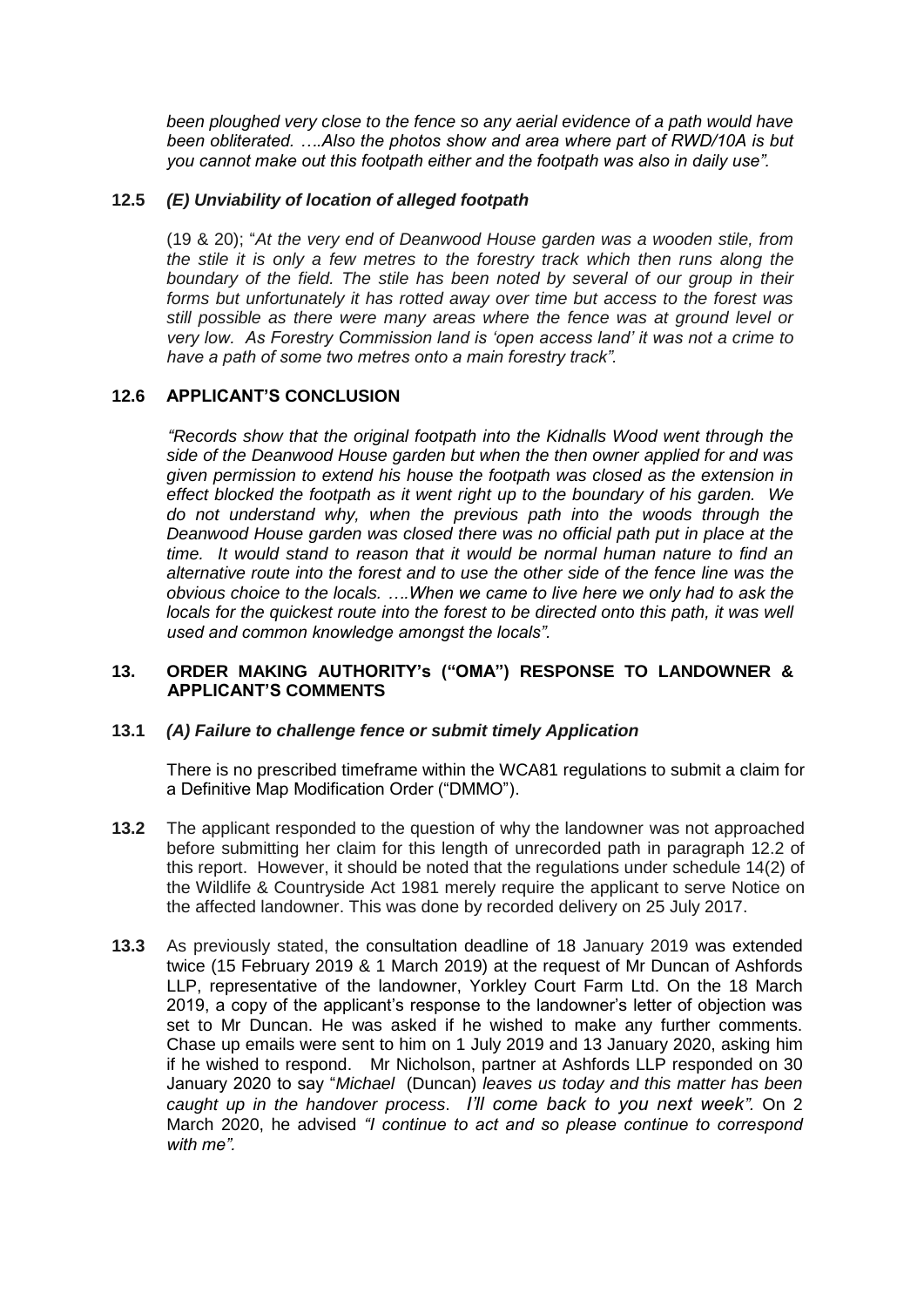# **13.4** *(B) Background to the Application*

The criteria as set out in  $s31(1)8(2)$  & S32 Highways Act 1980, requires that this application be determined on the basis of evidence, whether documentary or user set against evidence of a lack of intention to dedicate. The issues referred to by Ashfords with regard to previous litigation regarding an unauthorised encampment on his client's land are irrelevant to this application.

#### **13.5** *(C) Rebuttal witness evidence*

The evidence of anyone working directly for the landowner must be treated with caution. To date however no individual statements have been provided in rebuttal of this application.

## **13.6** *(D) Historic aerial photographs*

The 8 aerial photos forwarded by the landowner do not show the route of the claimed path but this does not necessarily mean that the path is not used. The photos similarly do not show the route of Public Footpath RWD10A which also runs along a field edge in this same field.

The claimed route may not be shown for various reasons, including;

- the 1999/ 2005/ 2006 & 2010 photos are limited in their value due to their less than sharp focus.
- the 2006 photo appears to show the field following hay cut for silage and the 2013, 2014, 2017 & 2018 photos show a ploughed field, all of which may have obliterated any evidence of use.
- the claimed path is shown near the field edge which the photos show to be partly obscured by trees or their shadow.
- inspection of the path in January 2019 revealed the field edge to consist of scrub which could obscure evidence of use.
- **13.7** In paragraph 11.10 of this report, Ashfords note that the field "*in which the footpath is allegedly located was used for agricultural purposes and was cultivated by heavy machinery*". This is irrelevant. The only issue affecting the cultivation of public rights of way from a legal standpoint is whether the occupier has a right to plough a path at all. Generally speaking, unless the dedication of a public right of way is subject to the right of the landowner to plough it up periodically, there is no automatic right to do so. A statutory right to plough, or otherwise disturb, a right of way was conferred by s119 Highways Act 1959 under which the occupier was first required to "*give to the highway authority for the path or way not less than 7 days notice of his intention to plough" for which* in the event of non compliance, he could be fined 40 shillings.
- **13.8** Although there is no longer a requirement to give 7 days notice of ploughing, there is still no automatic right to plough out a path. S134 Highways Act 1980 provides that a farmer/ landowner is entitled in law to plough or disturb the surface of a footpath or bridleway which crosses a field *if it is not convenient to avoid it* when sowing or cultivating a crop. However he must then ensure that the surface is made good to at least the minimum width so that it is reasonably convenient to use and that the line of the path is apparent on the ground to anyone using it within 14 days of the first disturbance for that crop.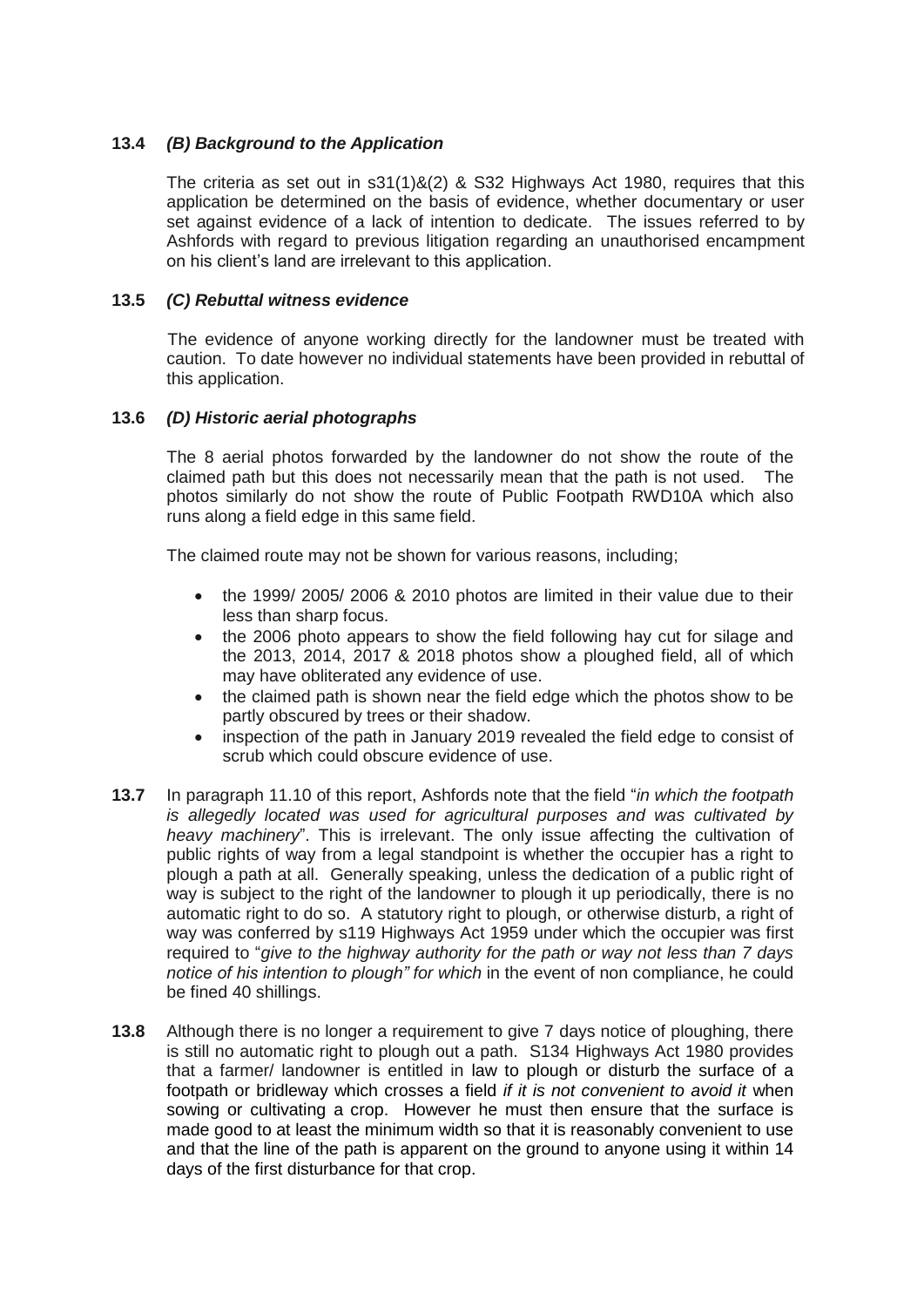**13.9** Farmers and landowners are increasingly reliant on larger and more efficient machinery for farming operations and must comply with any health and safety regulations affecting their use where members of the public have access to public rights of way across their land. It follows therefore that the presence of such machinery in the field over which the claimed path crosses would not preclude an application of presumed or inferred dedication under s31 HA80 or at common law.

# **13.10** *(E) Unviability of location of alleged footpath*

The southern end of the path enters Kidnalls Wood from the field. A length of post and wire fencing, which Ashfords confirmed was installed in January 2017 by agents of the landowner, is located approximately 7metres in front of the original old broken post and wire fence boundary with Kidnalls Wood, shown as point B on the plan **(JH2).** There was little indication found of a path on the ground but a dense layer of leaf debris may have obscured evidence of use. It was also noted that the wire fences at either end of the claimed route were not bent out of shape which suggests that there has not been vast numbers of people climbing over them since their installation.

- **13.11** Ashfords questioned the existence of the path at this point because the wood is "*dense and established"*. During my inspection of the path, I found that the spacing of the trees and the tree canopy itself permitted easy access and good visibility through the wood. This is indicated by the photos held **(JH3a-f).**
- **13.12** The applicant referred to a stile located in the original fence line at point B on the plan **(JH2)** which had '*rotted away over time'*. Although the stile was not replaced, the deterioration of the old wire boundary fence along which several sections has disappeared enabled walkers to enter the wood without hindrance. This was found to be the case during my inspection.
- **13.13** The applicant's 'conclusion' (paragraph 12.6 of this report) suggests that the claimed path subject to this report is a replacement for a previous claimed path which connected the Shaphouse Farm Equestrian Centre (Deanwood House today) driveway to Kidnalls Wood via the farm itself.
- **13.14** A claim was submitted to the Surveying Authority in August 1990 ("1990 claim") for a length of unrecorded footpath to be added to the legal record of public rights of way connecting Kidnalls Wood with RWD10A via Shaphouse Farm Equestrian Centre. The claimed path is shown in red between the points ABCD on the plan held **(JH6)** but this was rejected by the Commons and Rights of Way Sub Committee in October 1991 for the following reasons;
	- part of the route (C-D) crossed land in the ownership of the Forestry Commission (Forest Enterprise) over which an existing permissive right on foot was enjoyed by members of the public from 1938 as detailed in paragraphs 14.10/ 14.13 of this report.
	- The user evidence submitted by 5 individuals was considered to be insufficient.
	- Public footpath RWD10A provided a highway connection to the 1990 claimed path, a requirement for any successful claim of presumed or inferred dedication. Part of this footpath however was officially diverted in 1976 with the result that it severed this highway connection and the success of the subsequent 1990 claim. The effect of the 1976 diversion incorporated the extinguishment of the route shown blue between the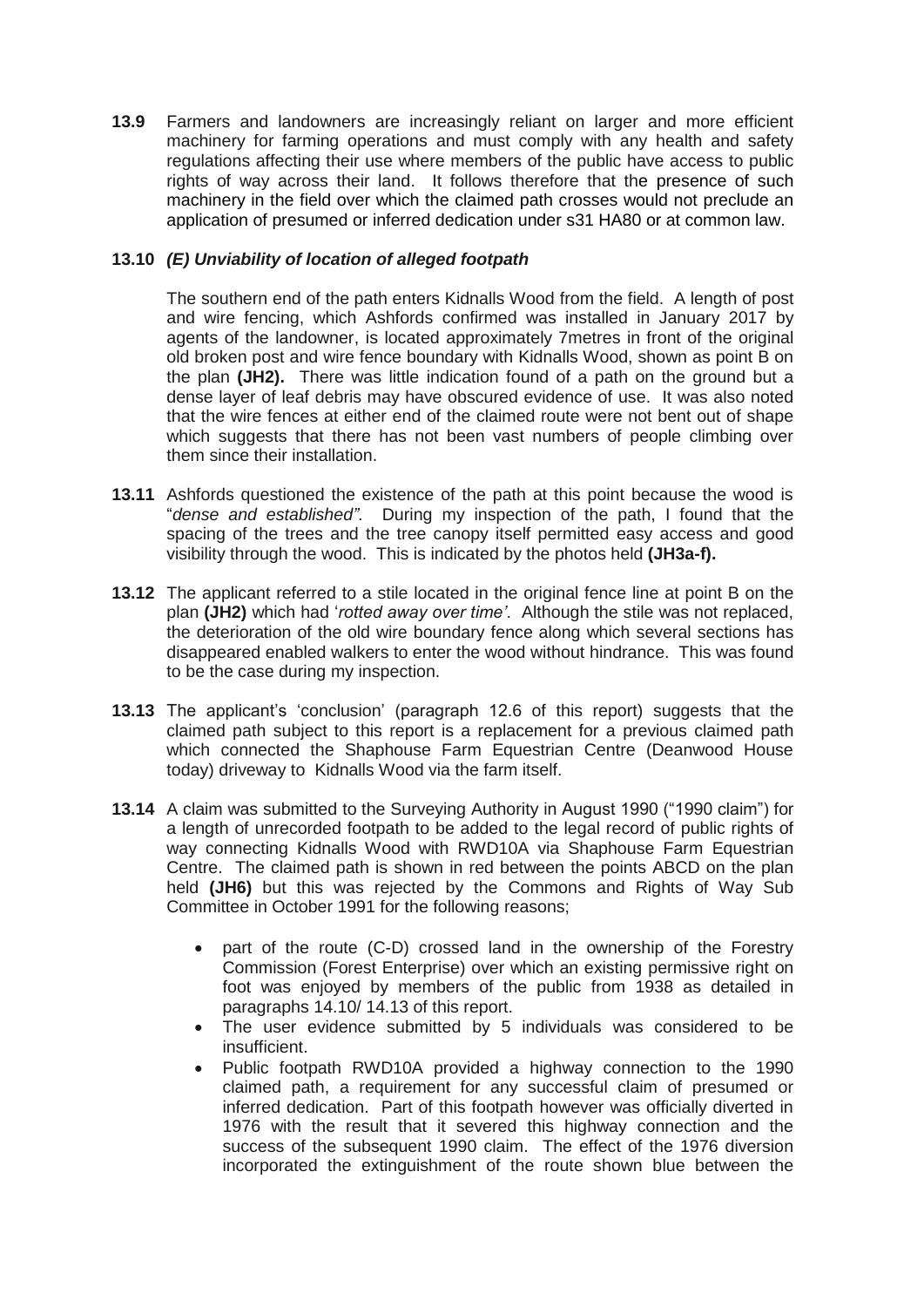points AEF on the plan held **JH6** and the creation of the route shown by black dots in the adjacent field between the blue 'A' and the black 'A'.

**13.15** The failure of the 1990 claim effectively denied members of the public access to Kidnalls Wood via RWD10A and the suggestion made by the applicant that this may have prompted members of the public to find another access to Kidnalls Wood is not unreasonable. However, whether this is the case or not, the application subject to this report must be judged on its own merits.

#### **14. USER EVIDENCE**

- **14.1 Section 31(1) of the Highways Act 1980 ("s31HA80") states that where a way over any land, other than a way of such character that use of it by the public could not give rise at Common Law to any presumption of dedication, has been actually enjoyed by the public 'as of right'; without force, secrecy or permission and without interruption for a full period of 20 years, the way is deemed to have been dedicated as a highway unless "there is sufficient evidence that there was no intention during that period to dedicate it".**
- **14.2 Section 31(2) states that the period of 20 years in sub-section (1) is to be calculated retrospectively from the date when the right of the public to use the way is brought into question, whether through an overt act by the landowner which makes it clear to the public that their right is being challenged or otherwise.**
- **14.3** It is not essential for the paths or ways to have been used for the full period of 20 years by the same persons; the period may accrue as a result of use by different persons for shorter periods (Davis v Whitby (1974)). Nor does it matter that the use is not continuous in the sense that it may not have occurred every day.
- **14.4** The main issues to be considered in relation to the s31HA80 legal provision are therefore:

#### **14.5 When the status of the claimed route was called into question;**

**14.6** The applicant, Mrs Large, first contacted Gloucestershire County Council as Surveying Authority by email in January 2017. She advised "*The farm has now been sold and the present owner has been very anti-walkers since he took over. The footpath used for 40 years by local people to get into the top of the woods has now been fenced off and cannot be used*". This action taken by agents of the landowner challenged the publics' right to use the path as subject to this application.

#### **14.7 For the purposes of section 31 of the 1980 Highways Act therefore, the 20 year qualifying period of use has been taken to be 1997 to 2017.**

**14.8** As stated in paragraph 7.1, there has been confusion with regard to the ownership of the land over which the claimed path crosses for many years. There is no explicit reference however in section 31(1) Highways Act 1980 to use having to be of a level to have come to the attention of the landowner. It does not speak of a *landowner being deemed to have dedicated* the way, but of the *way being deemed to have been dedicated*, i.e., irrespective of the existence or non-existence of a person capable of dedicating the way. David Braham QC commented in a Rights of Way Law Review dated October 1990 "*This follows the wording of s1(1) of the Rights of Way Act 1932, omitting the additional words which prevented that*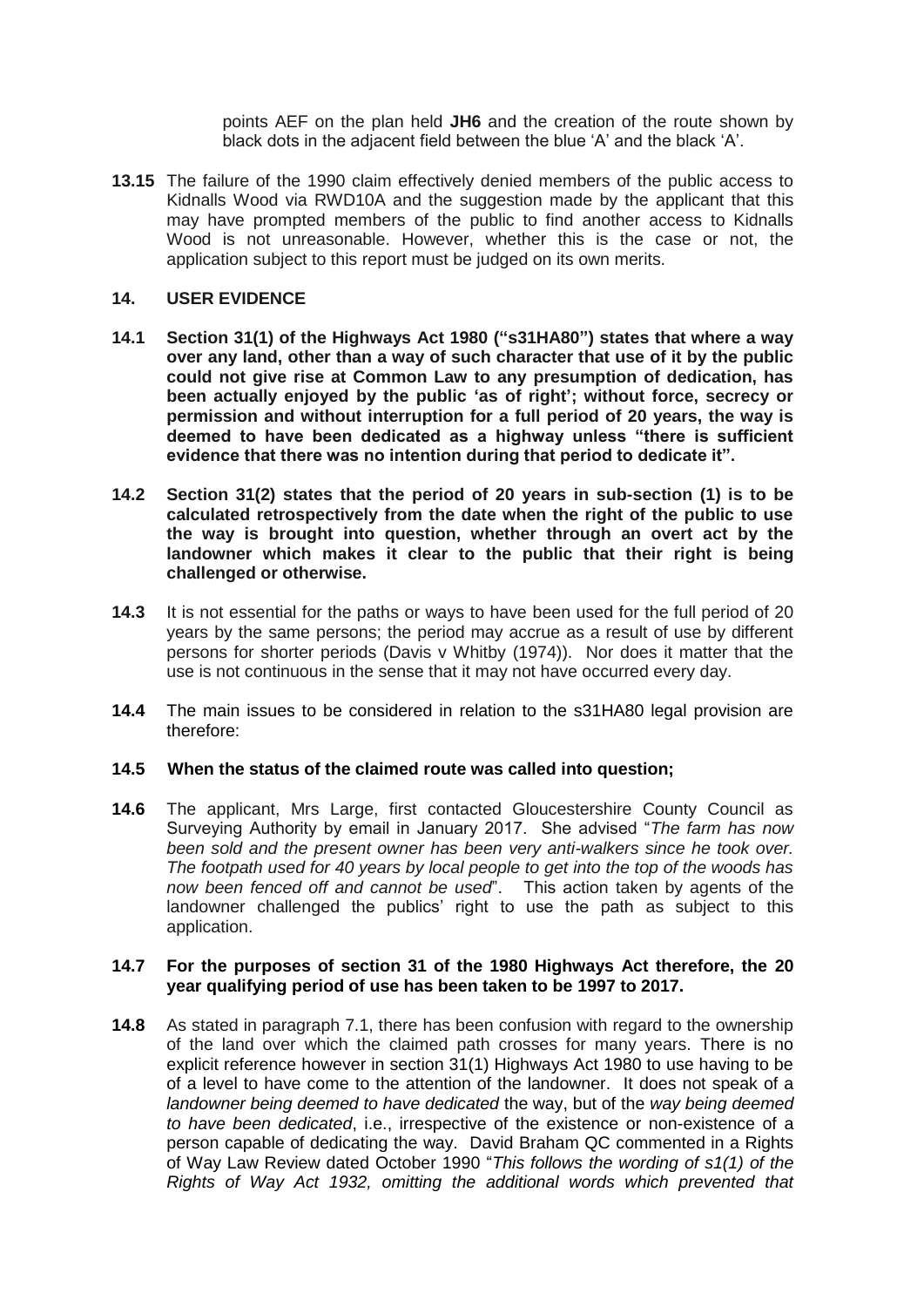*subsection from applying where no-one with the capacity to dedicate had been in possession of the land at any time during the 20 year period. In such cases prescriptive claims had to rely on s1(2) which required proof of 40 years use. The additional words and s1(2) were repealed by s58 of the National Parks and Access to the Countryside Act 1949, so as to make the 20 year period apply in all cases"*.

- **14.9** A requirement for a claim of presumed dedication is that the path has definite start and end highway termination points or connects with a place of popular resort. Public user cannot give rise to a presumption of dedication if it does not as shown by the 1990 claim referred to in paragraph 13.14 of this report. The claimed path connects the highway designated Public Footpath RWD10A with Kidnalls Wood which has no highway status. This report needs to consider therefore whether Kidnalls Wood constitutes a place of popular resort.
- **14.10** Kidnalls Wood lies outside the boundary of the Statutory Forest of Dean but has been in the ownership of the Forestry Commission, thus Crown Land, since 1954. Prior to this, Kidnalls Wood was leased from the Lydney Park Estate and managed as part of the Forest of Dean. In 1938, the Forest of Dean was designated as the first National Forest Park in the UK. A document; 'Report of the National Forest Park Committee (Forest of Dean) 1938', drawn up by Forestry Commissioners to advise on the suitability of the Forest of Dean as a National Forest Park. Paragraph 2 states that "*we have…included some of the other properties of the Forestry Commissioners … and which are administered with the Forest of Dean … Kidnalls Wood*". The issue of public access was addressed in paragraph 8 which said "*The Forest is well served by roads and tracks and is freely accessible to the general public. We understand that although there is not a public right of access to the inclosures, the Forestry Commissioners….. have no objection to controlled access ….*" A copy of this document is attached to this report as a background paper.
- **14.11** The above was confirmed by Dan Howell, Deputy Gaveller, Forestry England (subsidiary of the Forestry Commission). He said in an email dated 20 January 2020; "*Yes, the Freehold interest of Kidnalls Wood was acquired 31/12/1954 but the FC (now FE) already held the Lease for Kidnalls from C B Bledisloe from 1938. The open access declaration across general FC land was made in 1964. In 1938 the Dean and some of the neighbouring FC landholdings (including the Kidnalls….) was declared a National Forest Park by the then Forestry Commissioners and as such were inviting people onto the estate (by foot) from that date".*
- **14.12** For completeness, it is noted that by virtue of s16 of the Countryside and Rights of Way Act 2000, the Forestry Commission dedicated Kidnalls Wood as access land providing unlimited public access on foot.
- **14.13** Kidnalls Wood has been maintained by the Forestry Commission and made subject to public access by licence or permission since 1938 and as such can be considered to be a place of popular resort, thus providing an acceptable terminus for the claimed path.

#### **14.14 The extent and nature of the claimed use;**

**14.15** 35 Public Path Evidence Forms ("PPEFs") were completed by 35 individual members of the public in support of this application dating back to 1950 on foot. When considering the statutory period, all 35 claim to have used the path for part or all of the qualifying period; 1997- 2017 and 15 claim use of this path across the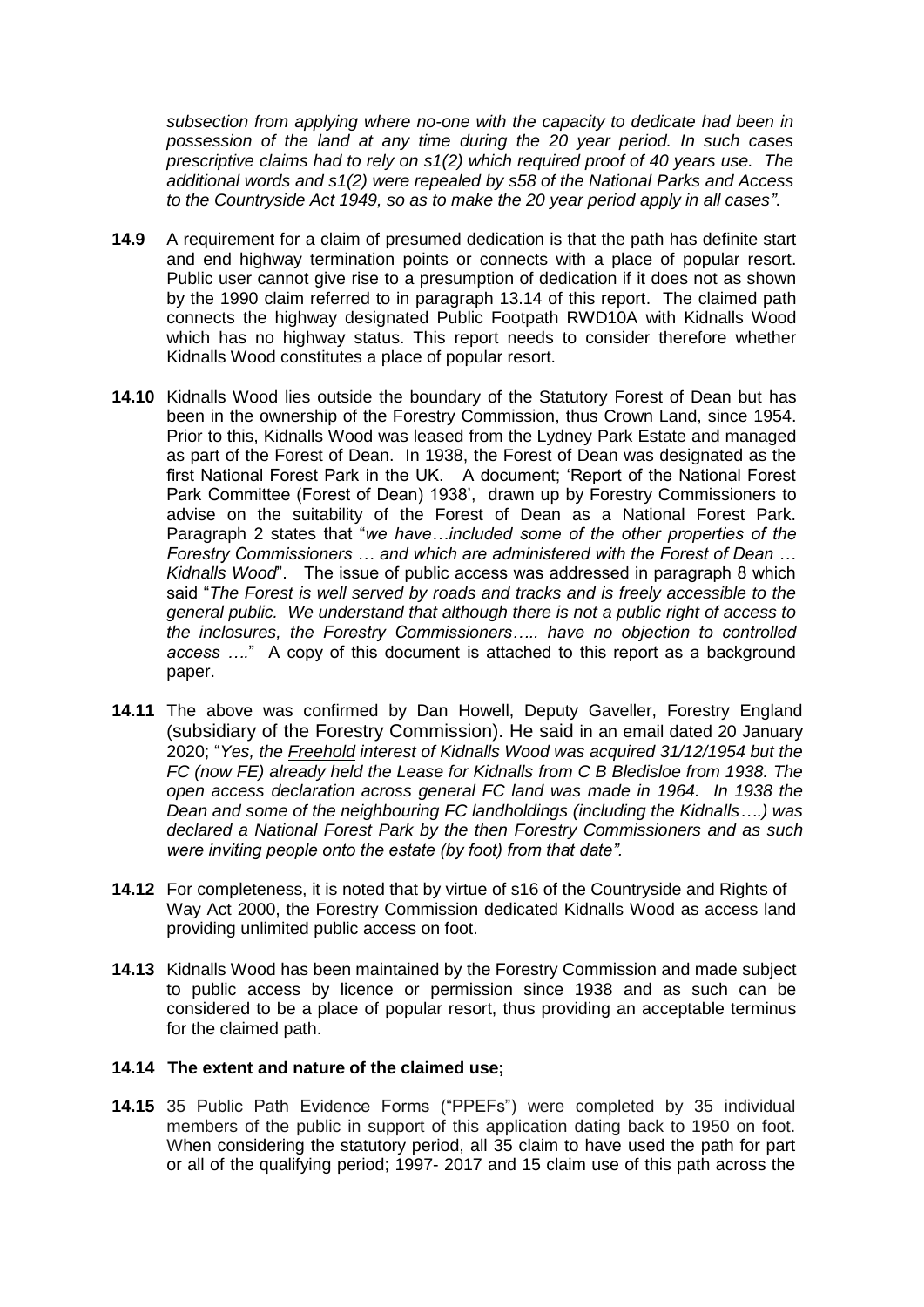whole 20 year period. A summary of the PPEFs and a useful bar chart showing years of use are held as **(JH7) & (JH8)** respectively.

- **14.16** With regard to frequency of use, 5 claim daily use, 19 claim weekly use, 5 claim monthly use and 6 claim infrequent use. This conflicts however with statements made by Ashfords in paragraphs 11.6 & 11.7 of this report where they questioned the alleged claimed use of the path on the basis that contractors of the landowner and some farmers and tenants in the area had never seen anyone using the path.
- **14.17** Ashfords stated in paragraph 11.7 of this report that Mr Hutchinson, who worked for the owner/ tenants of Yorkley Court Farm between the years of 1997 & 2015, "*has agreed to assist our client in relation to this matter and is willing to make contact with the various users of the property mentioned above, i.e. to obtain their evidence in relation to the alleged footpath. This is likely to take some time and our client would be grateful if the Council could refrain from making a decision in relation to this matter until such time as the further evidence has been collated*." As noted previously however in paragraph 13.3, Ashfords were contacted as late as 13 January 2020 (10 months after this request was made) to establish whether further evidence was forth coming. Nothing more was received.
- **14.18** The applicant's response to the question of the alleged use of the path is found in paragraph 12.3 of this report; "*this footpath is at the farthest end of the farm, not an area that would be visited on a regular basis, is shielded by trees and is not visible from the majority of the rest of the farm"…."myself included used this path to walk my dogs, if this was before going to work then it would have been around 7am or after work around 6pm, long before or after normal working hours*".
- **14.19** Use of the claimed routes for part or all of the qualifying period is fairly consistent as being for the purpose of dog walking, leisure and fitness.
- **14.20** The route, as described and marked on the maps accompanying the PPEFs, is consistent in their depiction of the claimed route.
- **14.21** In addition to establishing twenty years user, for a claim to give rise to a presumption of dedication, user must be without force, secrecy or permission. Use that complies with these three requirements is termed user 'as of right'. The House of Lords in *R v Oxfordshire County Council, ex parte Sunningwell Parish Council* [2000] 1 AC 335 *(Sunningwell)* reasserted an ancient principle namely, that if sufficient people carry on an activity openly and for long enough without anyone trying to stop them, it is right and proper that the activity should be treated by the law as having a lawful origin. The House of Lords held that it was only necessary to prove that they have made use of the paths without resort to force, secrecy and as if they had a right to do so – that is, without having been granted any licence/ permission by the landowner. There is no evidence of use by force, secrecy or permission.
- **14.22** The PPEFs suggest that stiles were located either end of the claimed path at points A & B as shown on the plan **(JH2)** for many years. Michael Brown claimed use of this path from the 1950s and his wife Judith from the 1960s. Robin and Margaret Phelps claimed use of the path from 1978. They all stated that stiles had been located at both points. The lack of clarity regarding landownership and the succession of tenant farmers makes it impossible to identify the person responsible for the installation of these structures.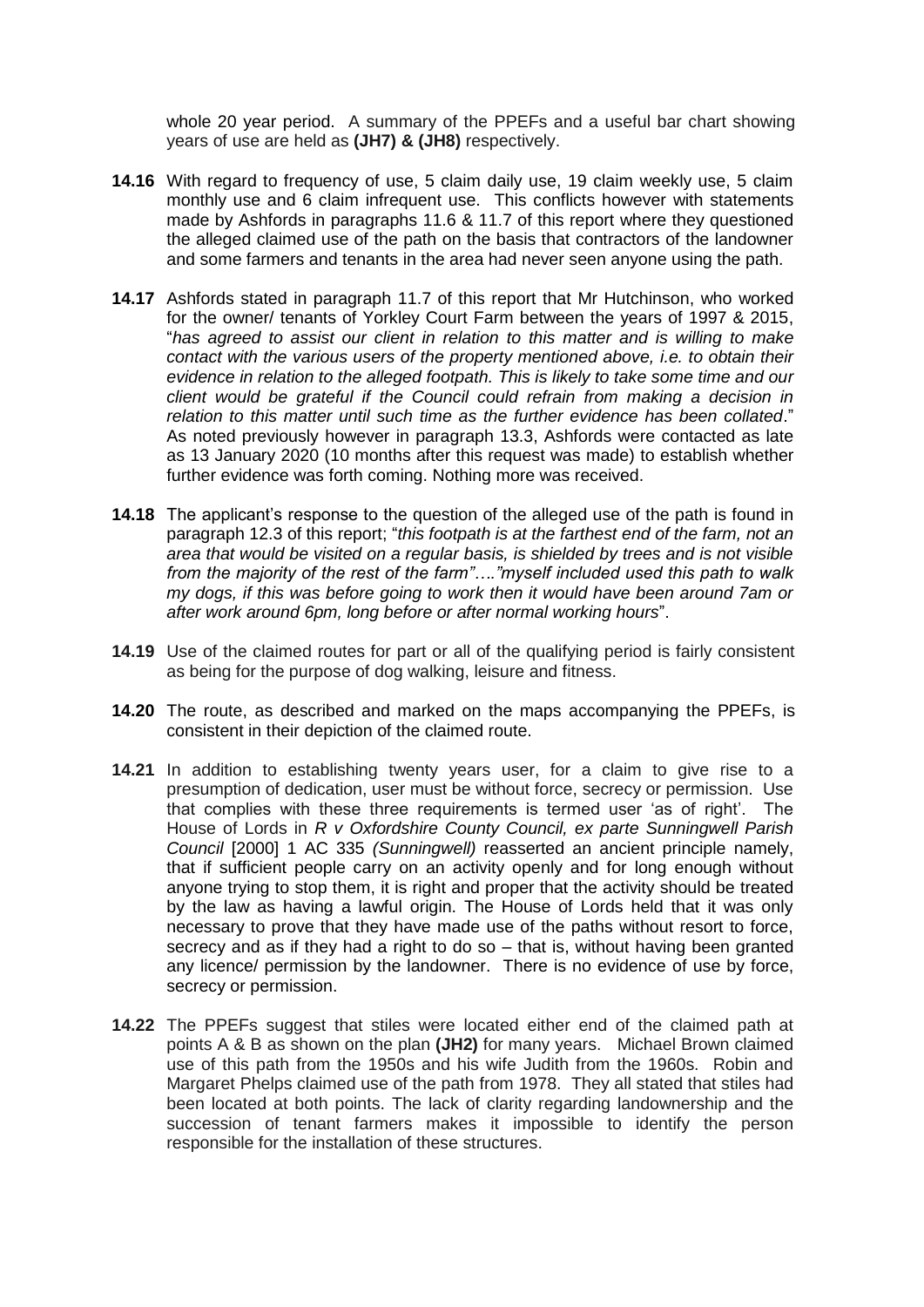- **14.23** The stiles are no longer in existence; the stile at point A was removed and replaced by post and wire fencing in January 2017.
- **14.24** Interestingly, 6 members of the public; Dawn & Peter Large (claimed use from 2001), Linda Thomas & Andrew Darke, (both claimed use from 1983), Janet Griffiths (claimed use from 2002) & her husband Gilbert (claimed use from 1987), noted a stile at point B but not at point A. A further 5 people; Rebecca and Nick Wellstead (claimed use from 2010), Mr & Mrs Chappell (claimed use from 2010) & Susan Creen (claimed use from 2002) responded to Q.4- Stiles; *No or None*.
- **14.25** I clarified the fact that 11 members of the public had not mentioned the stile at point A with the applicant, Mrs Large.She responded by email of 24 March 2019 saying "*Having looked through the forms I have copies of here, which I appreciate is not all of the ones you received, it is clear that people have interpreted question four regarding the stiles very differently, which is only to be expected because the question does not specify whether it is just asking about the claimed path, RWD10A or the whole route that they walk. Of the forms I have here Sally Chappel, Nick Wellstead, Rebecca Wellstead, Dave Chappell and Sue Green have all put a definite no to any stiles, because technically there weren't any actual stiles on the claimed path after the stile at B rotted away some years ago. However, Linda Thomas, Andrew Darke, Gilbert Griffiths, Janet Griffiths, Pete Large and myself have all said yes to a stile but only mentioned a stile at point B which was at the bottom of Dean Wood gardens into the Kidnalls Woods, this stile was the only stile that was on the claimed path, however it was destroyed many years ago and would not have been seen by some people that used the path. For myself the reason I did not mention the stile at A is because firstly I did not have to climb over it as there was no fence and you could walk round it, secondly technically the stile at A was not on the claimed path, it was used to access RWD10A and then once you walked around the stile and onto RWD10A you could walk directly onto the claimed path……*

In answer to your question, if the hedge had been substantial and we could not *have walked around the stile we would have needed to use the stile to gain access to the claimed path from the Northern end. I am surprised that so many people have mentioned that stile because for some considerable time, at least 15 years, the stile has been in disrepair and was dangerous to climb. On the other hand very often the claimed path was accessed from the woods at point B and the stile would not have been used if people had then gone on to RWD10A and gone right towards the farm house*".

- **14.26** To sum up the comments and evidence with regard to stile A; Ashfords stated in paragraph 11.14 of this report that this stile was used to facilitate access to the official footpath; RWD10A. A new kissing gate was found near point A during the January 2019 inspection of the claimed path which also only facilitates access along Public Footpath RWD10A and could be considered to be a replacement for the original stile. The applicant agrees but noted that not only was the stile in a bad state of repair, it also did not have adjacent fencing allowing members of the public to access the claimed path by walking passed the structure. These comments may explain why 11 individuals made no reference to the stile at Point A in their PPEFs.
- **14.27** With regard to the stile at point B, 13 members of the public recorded is existence. Of those; David & Elizabeth Sleeman, Rose Davis, Sophie Napleton and Janet Griffiths claimed use of the path from 2002 and Alana Rennie claimed use of the path from 2003. David Sleeman stated that this stile was "*destroyed by Forestry*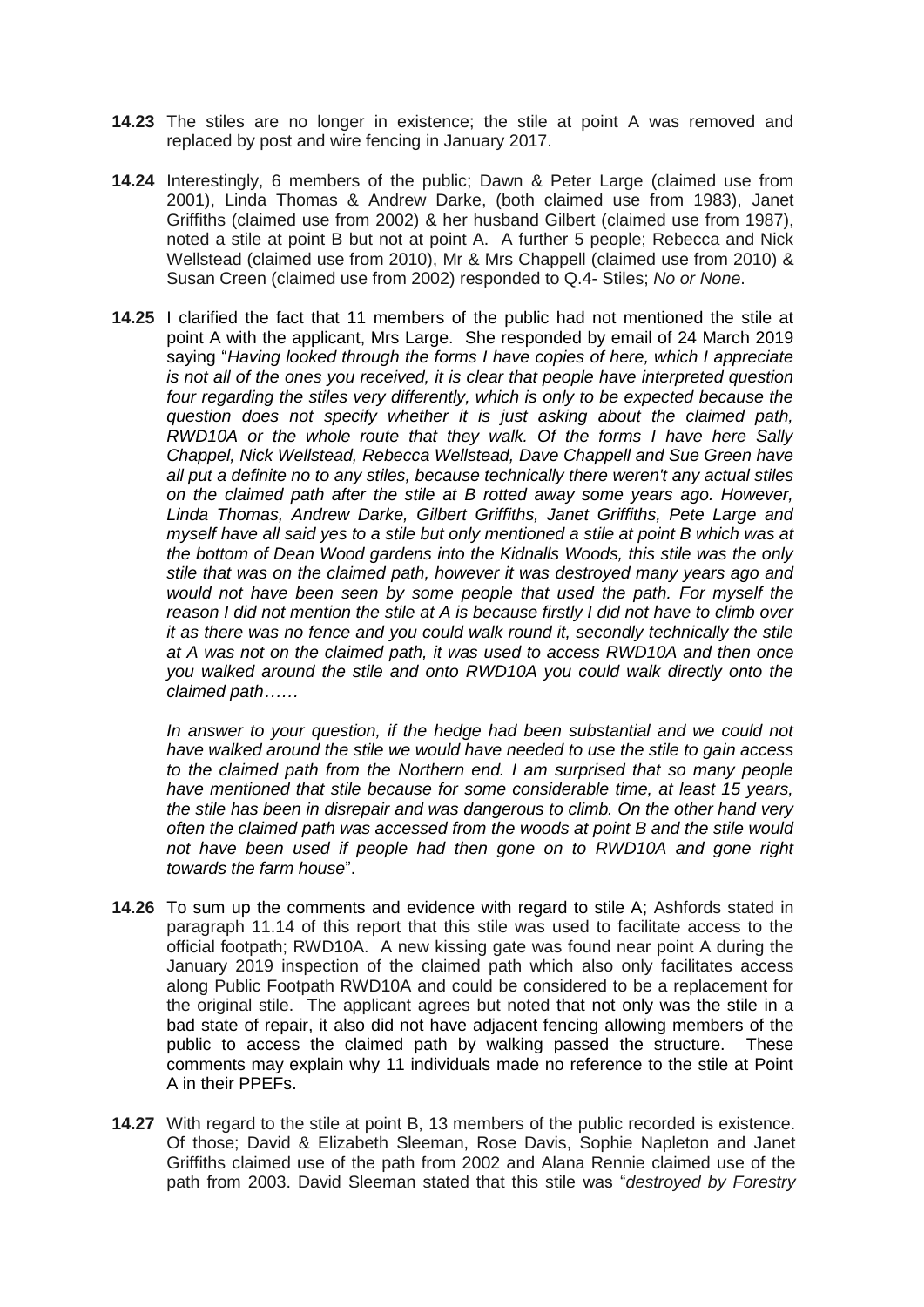*Commission when cutting/ replanting trees*". This appears to be hearsay evidence however because the applicant, Dawn Large, who along with her husband started using the path in 2001, noted in answer to Q.4;Stiles - "*I did not see it myself but I am told by neighbours that there was one (stile) into the woods at letter 'B' on the map*". Her husband Peter similarly noted in response to the same question; "*I am told that there was a stile at Point B on my map*".

- **14.28** Clarification with regard to the stile at point B was sought from; Andrew Darke, who started using the path in 1983 when he moved to the area, Stephen McCormick, an ex-police officer, who started using the path from 1986 and Gilbert Griffiths, who started using the path in 1987. All confirmed that they had seen the stile at point B. Andrew and Stephen explained that the stile was rotten and had been destroyed by a fallen tree by approximately 1993. However all three agreed that by this time the old post and wire fence had fallen into such disrepair that some sections were missing altogether allowing the public to walk freely from the field into Kidnalls Wood.
- **14.29** Comments made with regard to the use of this path include;

Alana Rennie who claimed 13 years usage of the claimed path from 2003 for 14 years responded to Q.9; Can you give any further particulars? "*This path has been used for many years when original was closed off – that went through what was equestrian centre".*

Gilbert Griffiths, who claimed use of the path from 1987 for 30 years, responded to Q.9; Can you give any further particulars? "*Permission not required on footpath"*.

Peter James Rudd, who claimed use of the path from 1987 for 30 years, responded to Q.9; Can you give any further particulars?; "*I have walked this route regularly for almost 30 years".*

Jonathan Chambers who claimed use of the path from 2002 for 15 years, responded to Q.9; Can you give any further particulars?; "*This path has been in use for many years by many people. It connects at its southern end with a well used path within the forestry woodland".*

Jean Norton, who claimed use of the path from 2015 for 2 years, responded to Q.9; Can you give any further particulars?; "*I stayed at Deanwood Holiday Cottages for six months when I moved here and the path was in regular use by both locals and visitors to this area".*

Mrs S. Screen who claimed use of the path from 1976 for 41 years, responded to Q.9; Can you give any further particulars?; "*There has always been a right of way for pedestrians and motor vehicles through Shaphouse Farm to gain access to the woods as there was a static tank in the wood in case of fire. However this right of way was closed off and the Right of Way was therefore diverted to the side of the building on the opposite side, which is now in repute* (author suggests this should read dispute). *As this path is the only access for walkers to the woods, it is imperative for it to be kept open. I have lived in the vicinity for over 50 years".*

Barbara Hale, who claimed use of the path from 1970 for 47 years, responded to Q.9; Can you give any further particulars? "*been using the path all my life and 40+ years since diversion around the outside of the house".*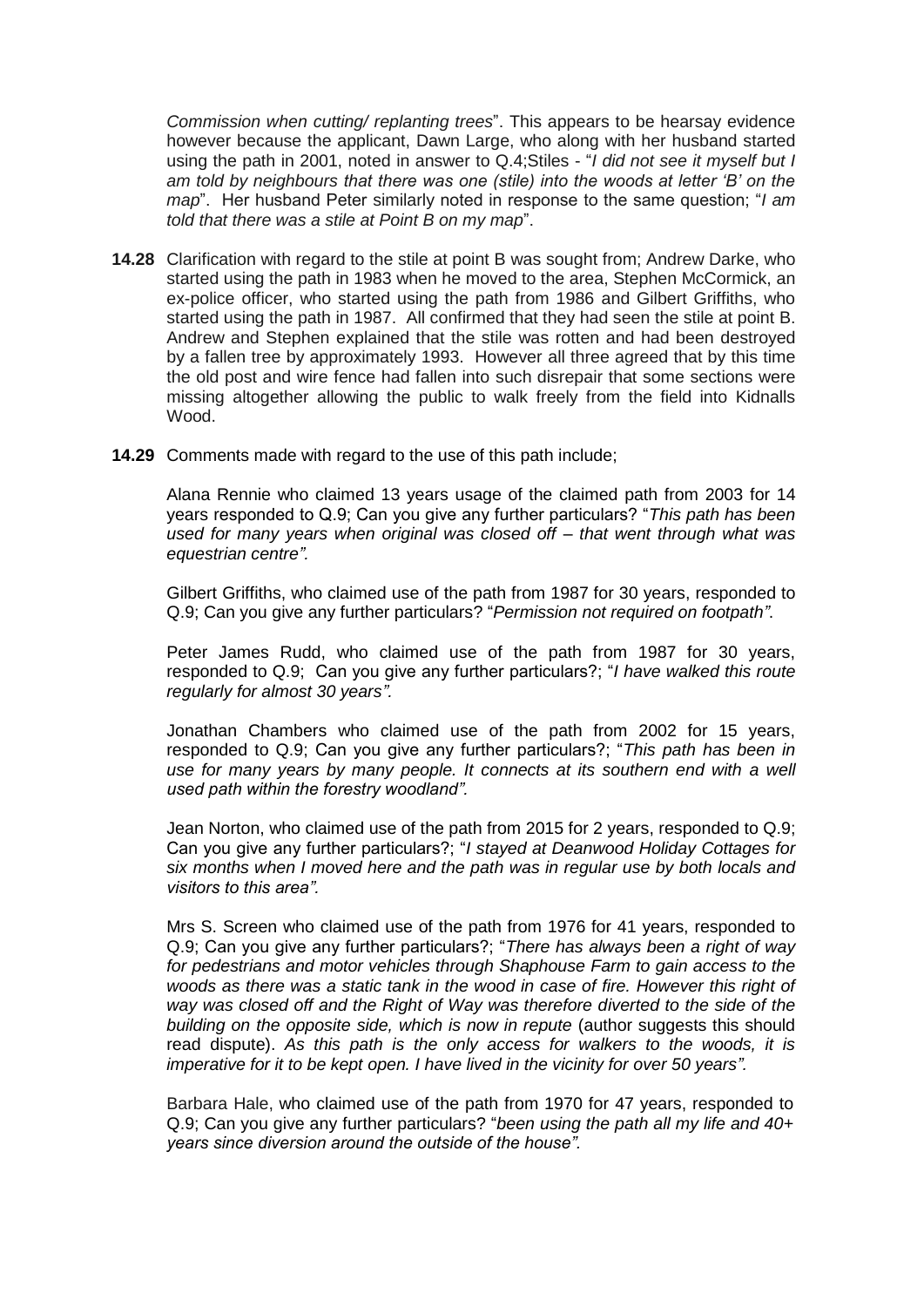Martyn Hale who claimed use of the path from 1986 for 31 years, responded to Q.9; Can you give any further particulars?; "*wire fence put up and has stopped me and my friends access into a lovely wooded area".*

**14.30** When considering the user evidence, 35 members of the public have claimed use of this path on foot over part or all of the 20 year qualifying period of 1997-2017. 15 of those claim use over the whole 20 years. This use is 'as of right' (without secrecy, force or permission) and would support a case for deemed dedication as a public footpath.

#### **14.31 Whether there is evidence of a lack of intention to dedicate a public right of way;**

- **14.32** Once use is established as of right and without interruption, the presumption of dedication arises. Section 31 provides for methods which show that during the period over which the presumption has arisen there was in fact no intention on the landowner's part to dedicate the land as a highway. This could have the effect of defeating a claim under the statute.
- **14.33** Under s31(3) a landowner may erect a notice inconsistent with the dedication of a highway, and if that notice is defaced or torn down, can give notice to the appropriate council under s31(5). Under s31(6), an owner of land may deposit a map and statement of admitted rights of way with "the appropriate council". Provided the necessary declaration is made at twenty year intervals thereafter, the documents are (in the absence of evidence to the contrary) "sufficient evidence to negative the intention of the owner or his successors in title to dedicate any additional ways as highways". The Planning Inspectorate's Definitive Map Orders; Consistency Guidelines April 2016
- **14.34** "Intention to dedicate" was considered in *Godmanchester 2007,* which is the authoritative case dealing with s31HA80. In his leading judgement, Lord Hoffmann approved the obiter dicta of Denning LJ (as he then was) in *Fairey v Southampton County Council* [1956] who held "*in order for there to be 'sufficient evidence there was no intention' to dedicate the way, there must be evidence of some overt acts on the part of the landowner such as to show the public at large – the people who use the path…that he had no intention to dedicate*".
- **14.35** The 'sufficient evidence' must be inconsistent with an intention to dedicate, it must be contemporaneous and it must have been brought to the attention of those people concerned with using the way.
- **14.36** The references to the undamaged post and wire fences at either end of the claimed path which could infer that there has been little use of the way since they were installed and my comment that there was little evidence of a track found from the field to Kidnalls Wood must be disregarded due to the fact that the fencing installed in January 2017 constituted the challenge to public use and as a result analysis of the claimed use covered the 20 years prior to the installation of the wire fences.
- **14.37** There is a conflict of opinion with regard to the perceived claimed use of this path between the landowner and users. The landowner questions the alleged use of the claimed path. Land Registry records that Yorkley Court Farm Ltd has enjoyed possessory title to the land over which the claimed path crosses since 2014. This represents the last 3 years only of the qualifying period; 1997 -2017.